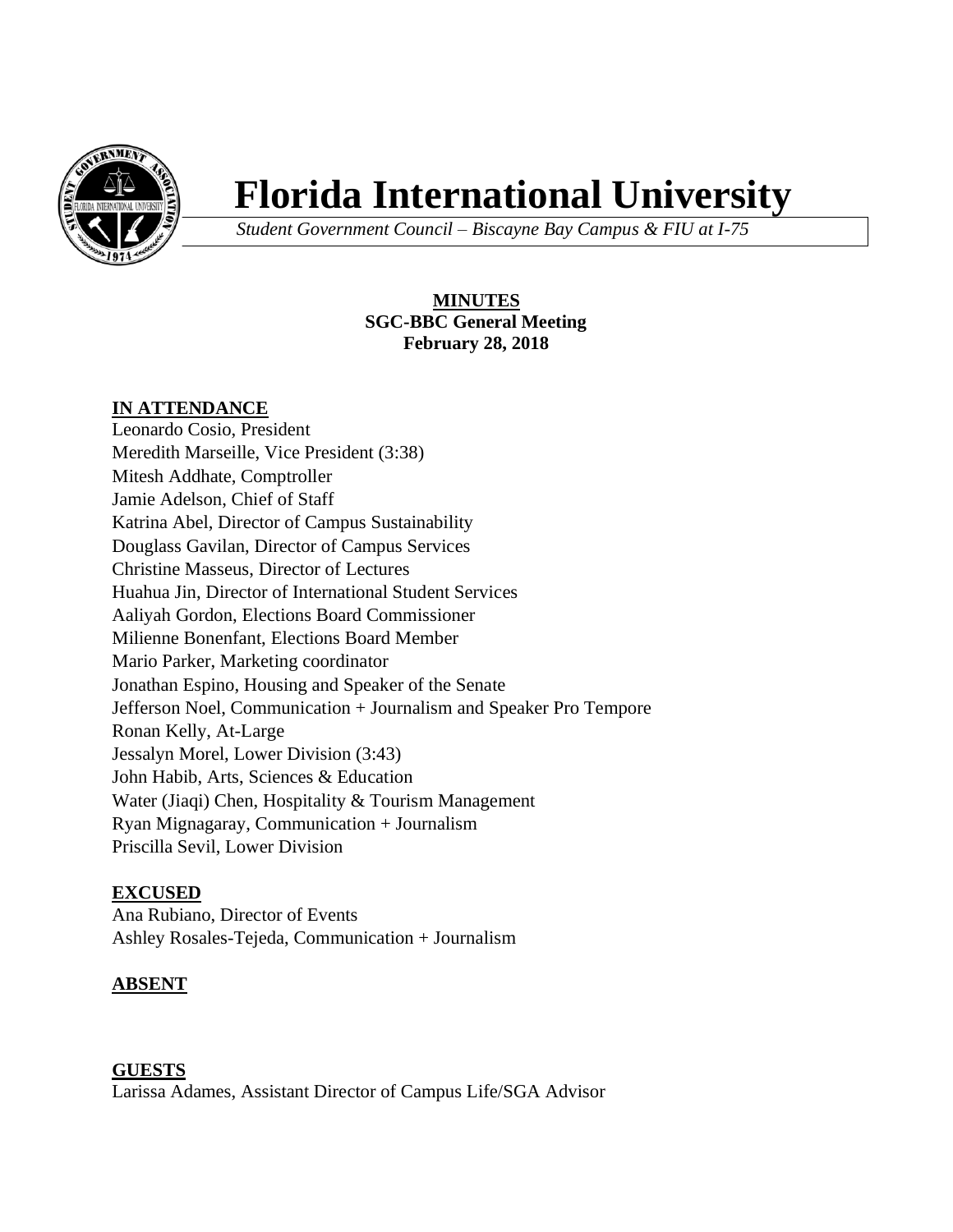Kerrie Montgomery, Director of Campus Life-BBC Anthony Jones, SGA Front Desk Assistant Harry Castillo, Guest - appointment for PR Manager position

# **CALL TO ORDER**

The Student Government Association (BBC) held a meeting on February 28, 2018 – Locale **WUC 221**. The meeting was called to order at **3:36**, approximately, by **President Cosio** who presided over the meeting in its entirety.

## **PRESIDENT REPORT**

President Cosio...

- Welcomed the council and wished that every council member is enjoying the semester thus far.
- Mentioned that a lot has been going on nationally and informed the council that BBC recently worked with MMC to create a banner for the vigil held at MMC.
- Informed the council that SGA was going to begin funding a state lobbyist at a cost of \$40,000 for the remainder of this legislative session and for two years of work until June 2020.

# **VICE PRESIDENT REPORT**

Vice President Marseille...

- Updated the council on special projects such as The Math Lab & Healthy Living projects. Any council members who would like more information on these projects were suggested to ask the vice president any questions after the meeting.
- Informed the council that we have been working diligently with other committees to make the Math Lab happen and that it should all be in the works by the end of March.
- Gave a reflection & summary of the Food Freshness Workshop titled, "The Hunger Is Real." Which was put together by Healthy living and took place the 27th of February.
- Gave a reflection & summary of the Blaze The Stage Event which took place on the 27th of February
- Reminded the council that bi-weekly Presidents Round Table meetings are still taking place and encouraged the council to attend.

# **COMPTROLLER REPORT**

Comptroller Addhate…

- Informed the council that the budget committee is done with the budget process (hearing & deliberations)
- Informed the council of the specific budget for our BBC campus which totaled \$830,260.
- Stated that he presented the 1st reading of the budget in the most recent senate meeting which took place on Monday 26th, 2018.
- Informed the council that he will be working with senator Kelly to make some structural changes within the finance committee."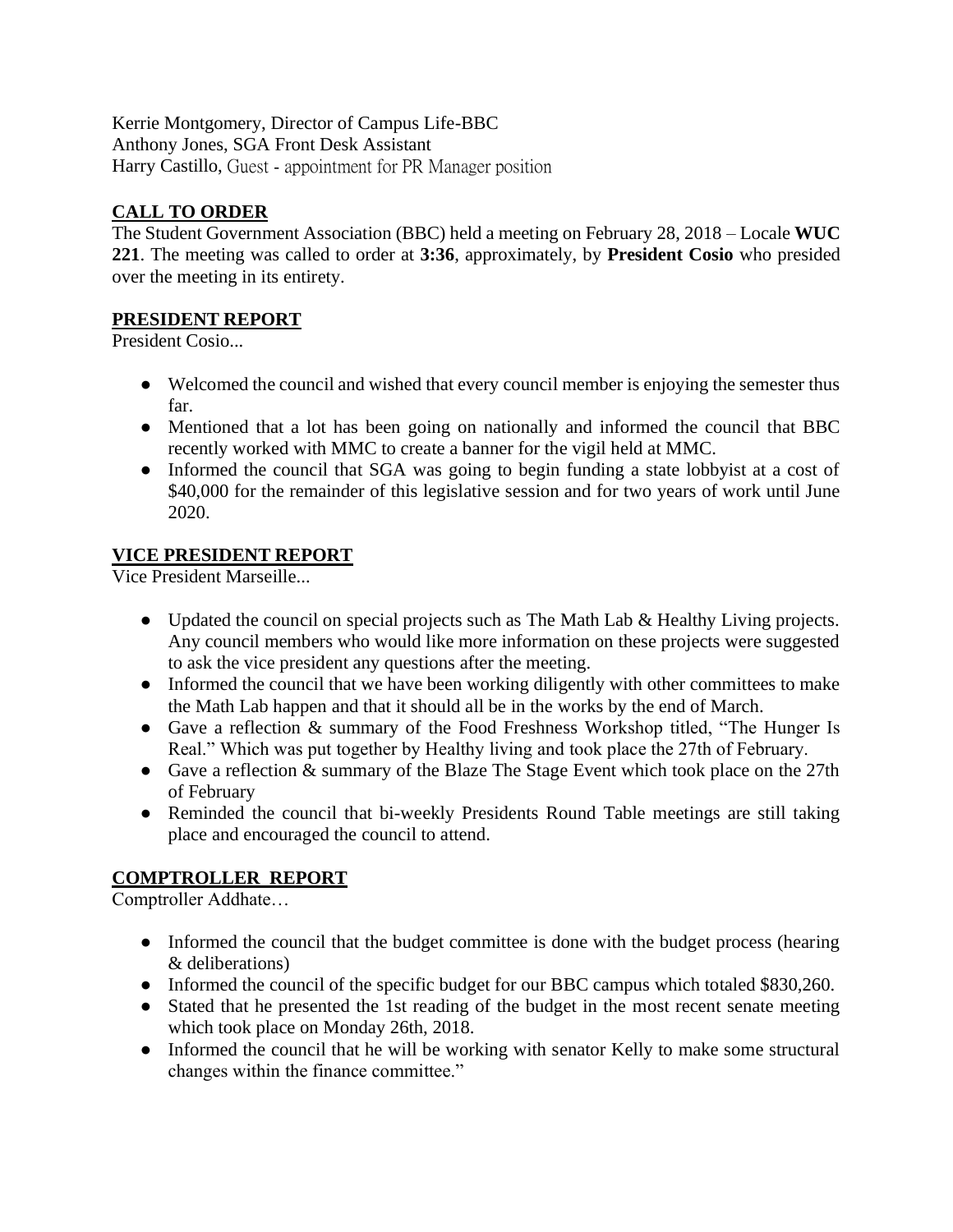- Stated, "I am working with the campus life accountant Ive Paul to organize a workshop for the council members which will focus on finance code and budget spending regulations as well as process additional potential ideas to better use their budget."
- Thanked director Masseus for the amazing job she did with the Charlamagne Tha God lecture.

## **SPEAKER OF THE SENATE REPORT**

Speaker Espino…

- Wished everyone was having a great year so far.
- Informed the council that Speaker Pro Tempore Noel will elaborate on current projects.

## **SPEAKER PRO TEMPORE REPORT**

Speaker Pro-Tempore Noel...

- Shared that he continuing his work on the events, Donuts with the Dean and the Future Leaders Conference.
- Informed the council that Senator Habib and other SGA members have all been working diligently on the "Future Leaders Solving Current Problems" Conference which is set to take place April 6th.
- Urged the council to please spread word of the "Future Leaders Solving Current Problems" Conference and if possible, help out in any way that they can. Stating that they need people to volunteer and if interested to please come see him after the meeting.

## **CHIEF OF STAFF REPORT**

Chief of Staff Adelson…

- Appointed a new Marketing Coordinator, Mario Parker
- Appointed Elections Public Relations Coordinator, Milienne Bonenfant
- Notified council that Harry Castillo will be presenting himself before the council for the position of PR Manager.
- Met with a candidate for Elections Event Coordinator.
- Notified the council that the cabinet is collectively working on a world water day.
- Informed the council of the various projects that the members of Cabinet are currently working on:
	- Director Jin: Creating a WeChat with Senator Water Cheng for Chinese international students to help answer questions about visas and insurance, which is great.
	- Director Masseus: Working on next lecture, which will be March 26
	- Director Gordon: Working on the elections. Setting up an introduction meeting with the candidates.
	- Director Abel: Working on building a Sustainability Committee at BBC. Going to the Sustainability Committee meeting next week at MMC. Planning events: recyclemania, something for diversity week and earth week. Working on proposal for natural and sustainable maintenance for ponds on campus.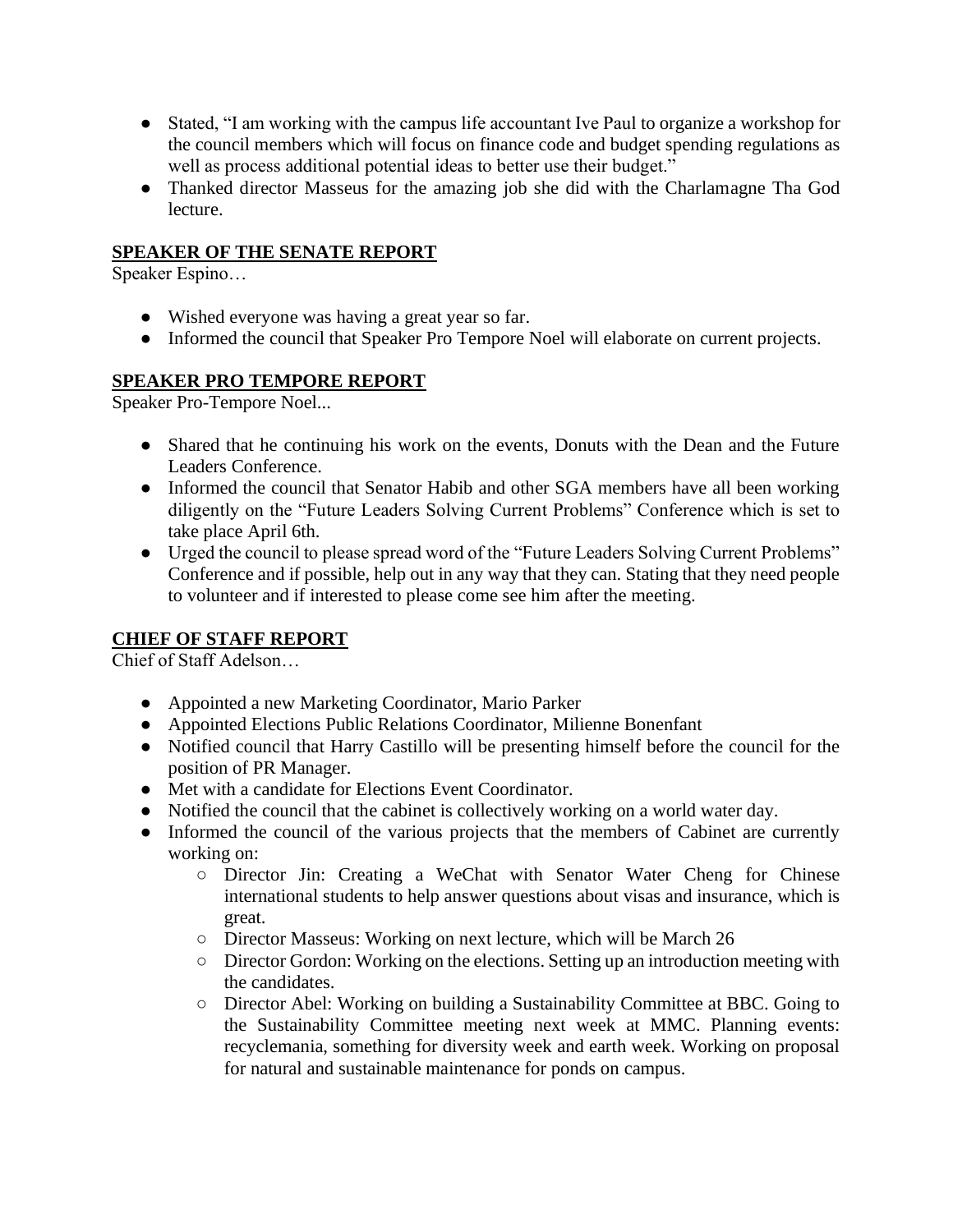○ Director Gavilan: Working on Day on the Bay, working with CLS. Finalizing details for Mangrove Wall.

# **ADVISOR REPORT**

- Ms. Adames encouraged the council to volunteer to table for SGA during the FIU Student Day this Saturday, March 3rd from 11:00 AM to 1:00 PM.
- Ms. Adames informed the council that SGA election applications were extended to March  $1$ st.
- Ms. Adames informed the council that SGA Scholarships were now available till March 31st and that they should take the time to apply before the deadline. Further stating that she would have the link shared with the council after the meeting.
- Ms. Adames reminded the council that the SGA composite pictures will be taken from 2- 4 PM on April 11th and that the council should all wear their long sleeve SGA Shirts for the Photo.

# **OLD BUSINESS**

## **A. Approval of Minutes from January 31, 2018**

A motion to approve the minutes of the January 31, 2018 meeting was made by Senator Kelly and seconded by Senator Noel.

President Cosio then asked for a roll call vote.

Point of Inquiry: Speaker Espino asked if a roll call vote was necessary, and if an all in favor vote should be done instead? President Cosio responded by saying, "Yes that's correct. We will do an all in favor vote instead."

President Cosio then asked for all those in favor and all those opposed.

The motion passed unanimously.

## **NEW BUSINESS**

## **A. 2018-2019 Budget Second Reading**

Comptroller Addhate went up before the council to go over and review the 2018-2019 SGA Fiscal Budget and one time allocation.

President Cosio opened the floor for discussion and questioning.

The council asked questions pertaining the 2018-2019 SGA Fiscal Budget and the one time allocation and Comptroller Addhate answered.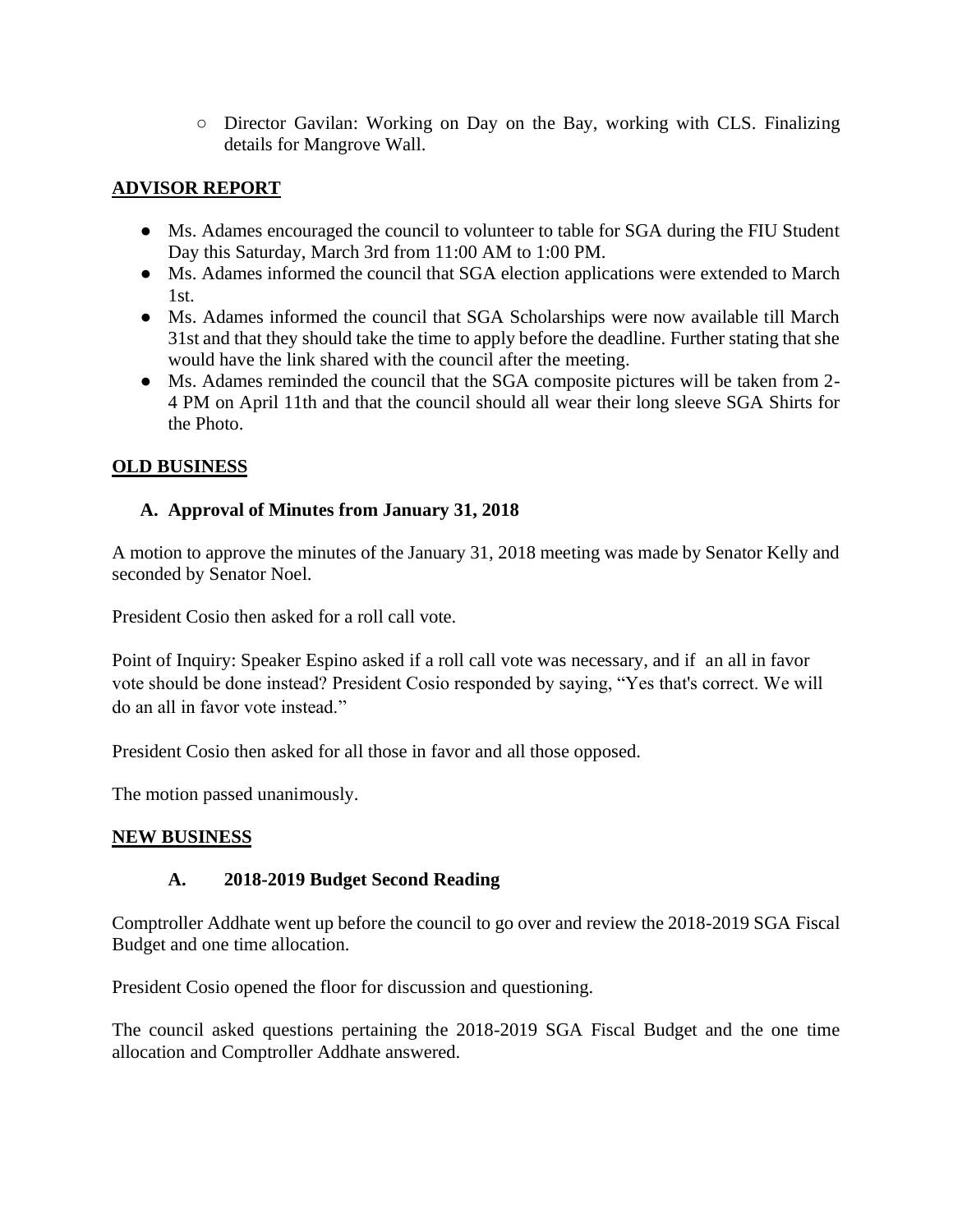President Cosio asked if there were any final questions, as seeing none President Cosio ended discussion and questioning.

## **B. 2018-2019 SGA Fiscal Budget**

Comptroller Addhate projected the 2018-2019 SGA Fiscal Budget so that all council members could see.

Senator Kelly moved to approve the 2018-2019 SGA Fiscal Budget. Senator Morel seconded the motion.

Roll Call:

Jonathan Espino – Yay Jefferson Noel – Nay Ronan Kelly – Yay Jessalyn Morel – Yay Water (Jiaqi) Chen – Yay Ryan Mignagaray – Yay John Habib - Yay Priscila Sevil - Yay

By a vote of 7/1/0, the 2018-2019 SGA Fiscal budget was approved.

## **C. One Time Allocation**

Senator Morel moved to approve the One Time Allocation. Senator Noel seconded the motion.

Roll Call:

Jonathan Espino – Yay Jefferson Noel – Yay Ronan Kelly – Yay Jessalyn Morel – Yay Water (Jiaqi) Chen – Yay Ryan Mignagaray – Yay John Habib - Yay Priscila Sevil - Yay

By a vote of 8/0/0, the One Time Allocation was unanimously approved.

## **D. Appointment of Harry Castillo to PR Manager**

Harry Castillo presented himself to the council explained why he would like to take part in SGA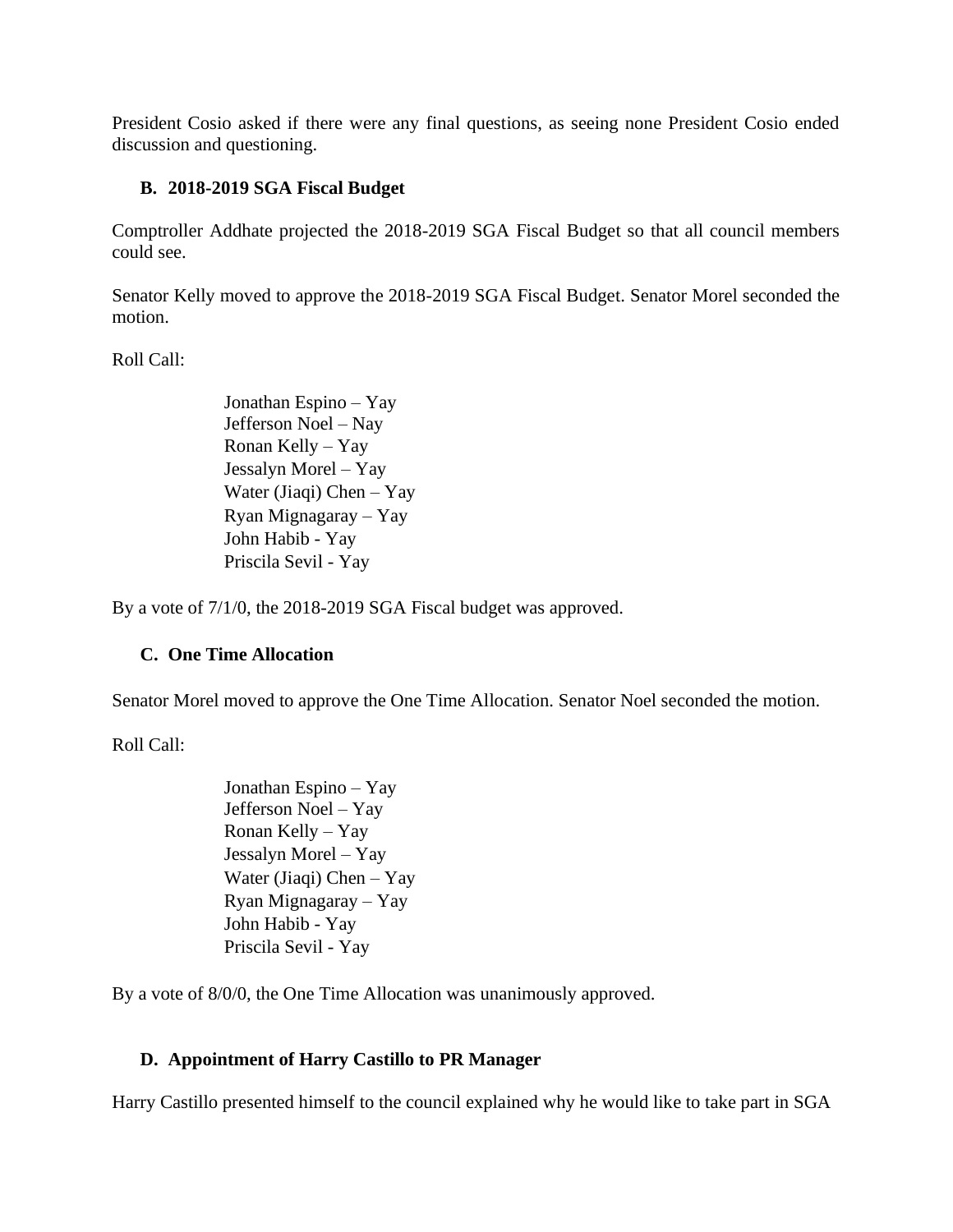for the position of PR Manager.

Council asked Mr. Castillo various questions, Mr. Castillo answered.

Senator Morel moved to appoint Harry Castillo as PR Manager. Senator Mignagaray seconded the motion.

Roll Call:

Jonathan Espino – Yay Jefferson Noel – Yay Ronan Kelly – Yay Jessalyn Morel – Yay Water (Jiaqi) Chen – Yay Ryan Mignagaray – Yay John Habib - Yay Priscila Sevil - Yay

By a vote of 8/0/0, Harry Castillo was unanimously appointed as PR Manager.

## **ANNOUNCEMENTS**

Dr. Montgomery:

- Dr. Montgomery informed the council that tickets were still available for The Color Purple musical and encouraged council to pick one up from Campus Life after the meeting.
- Dr. Montgomery reminded the council that SPC On The Block was tonight and encouraged the council to attend.
- Dr. Montgomery reminded the council that Relay For Life is going to take place this Friday, March 3rd at the MMC campus and encouraged the council to attend.

President Cosio:

● Just a reminder that Election applications close tomorrow.

Senator Mignagary:

• Reminded the council of the Doughnuts with the Dean event and encouraged all to attend and show their support.

Speaker Espino:

● Everyone don't forget that Relay for life is this Friday at the MMC campus, it's an amazing event and it'll be great if you can make it.

Speaker Pro-Tempore: